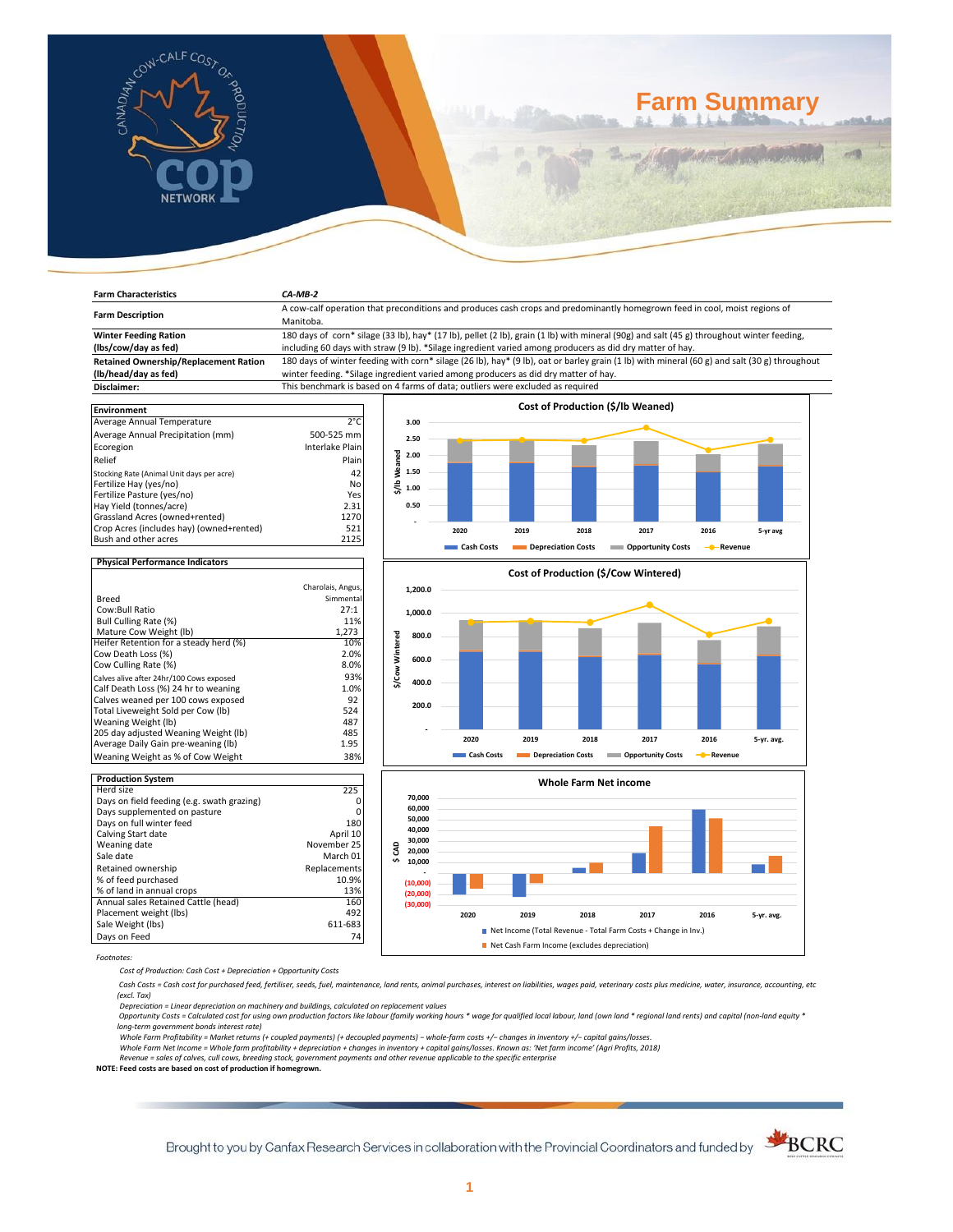## **Whole Farm Overview Page**

| Overview                                                       |            |                          |                                           |                          |                                 |              |                                 |
|----------------------------------------------------------------|------------|--------------------------|-------------------------------------------|--------------------------|---------------------------------|--------------|---------------------------------|
| <b>Operation Maturity</b>                                      | Medium     |                          |                                           |                          |                                 |              |                                 |
| <b>Herd Size</b>                                               | 225        |                          | Beef Animals Sold from Retained Ownership |                          | 160                             |              |                                 |
| Paid Labour (hours)<br>Unpaid Labour (hours)                   | ٠<br>3,668 |                          |                                           |                          |                                 |              |                                 |
| Average wages - paid and unpaid (\$/hr)                        | 21.17      |                          |                                           |                          |                                 |              |                                 |
| Revenue                                                        |            | 2020                     | 2019                                      | 2018                     | 2017                            | 2016         | 5-yr. avg.                      |
| <b>Market Revenue</b>                                          | 5-yr avg   | 405.791                  | 402,313                                   | 407,770                  | 415,687                         | 411.565      | 408,625                         |
| Cow-Calf                                                       | 51%        | 207,542                  | 209,644                                   | 207,321                  | 241,028                         | 183,565      | 209,820                         |
| Cash Crops                                                     | 0%         |                          |                                           |                          |                                 |              |                                 |
| <b>Retained Ownership</b>                                      | 49%        | 198,249                  | 192,669                                   | 200,449                  | 174,659                         | 228,000      | 198,805                         |
| <b>Government Payments</b>                                     | 0%         |                          |                                           |                          | ÷,                              |              |                                 |
| Other Farm Revenue +                                           | 0%         |                          | ÷,                                        |                          | $\sim$                          | ÷,           | $\overline{\phantom{a}}$        |
| <b>Total Revenue</b>                                           | 100%       | 405,791                  | 402,313                                   | 407,770                  | 415,687                         | 411,565      | 408,625                         |
| Change in Inventory                                            |            | ÷,                       | (7, 323)                                  | 418                      | (19, 951)                       | 13,413       | (2,689)                         |
| <b>Expenses</b>                                                |            | 2020                     | 2019                                      | 2018                     | 2017                            | 2016         | 5-yr. avg.                      |
| <b>Depreciation</b>                                            |            | 5,649                    | 5,510                                     | 5,290                    | 5,156                           | 5,061        | 5,333                           |
| Machinery                                                      |            | 2,643                    | 2,555                                     | 2,407                    | 2,331                           | 2,284        | 2,444                           |
| <b>Buildings</b>                                               |            | 3,007                    | 2,956                                     | 2,882                    | 2,824                           | 2,777        | 2,889                           |
| <b>Overhead costs</b>                                          |            | 35,955                   | 35,648                                    | 34,799                   | 33,992                          | 33,393       | 34,757                          |
| Land improvement                                               |            | 3,087                    | 3,101                                     | 3,052                    | 2,989                           | 2,936        | 3,033                           |
| <b>Machinery Maintenance</b>                                   |            | 8,186                    | 8,154                                     | 8,027                    | 7,991                           | 7,852        | 8,042                           |
| <b>Buildings Maintenance</b>                                   |            | 5,250                    | 5,317                                     | 5,231                    | 5,039                           | 4,948        | 5,157                           |
| Contract labour                                                |            | 2,250                    | 2,183                                     | 2,088                    | 1,999                           | 1,962        | 2,096                           |
| Diesel, Gasoline, Natural Gas                                  |            | 5,103                    | 5,083                                     | 5,004                    | 4,982                           | 4,895        | 5,013                           |
| Electricity                                                    |            | $\blacksquare$           | ÷,                                        | $\overline{\phantom{a}}$ | $\sim$                          | $\sim$       | $\blacksquare$                  |
| Water                                                          |            | ÷,                       | ä,                                        |                          | ÷,                              |              | ä,                              |
| Farm insurance                                                 |            | 2,514                    | 2,439                                     | 2,332                    | 2,233                           | 2,192        | 2,342                           |
| Disability and accident insurance                              |            | $\sim$                   |                                           |                          | ÷,                              |              | $\sim$                          |
| Farm taxes and duties                                          |            | 3,557                    | 3,451                                     | 3,300                    | 3,160                           | 3,101        | 3,314                           |
| Advisor costs                                                  |            | 637                      | 618                                       | 591                      | 566                             | 556          | 594                             |
| Accountant & legal fees                                        |            | 1,256                    | 1,219                                     | 1,165                    | 1,116                           | 1,095        | 1,170                           |
| Phone & utilities                                              |            | 1,227                    | 1,218                                     | 1,195                    | 1,168                           | 1,150        | 1,192                           |
| Other overhead costs                                           |            | 2,888                    | 2,867                                     | 2,813                    | 2,749                           | 2,707        | 2,805                           |
|                                                                |            |                          |                                           |                          |                                 |              |                                 |
| Wages, rent and interest payments                              |            | 55,689                   | 57,946                                    | 58,727                   | 55,699                          | 49,737       | 55,560                          |
| Paid Labour<br><b>Unpaid Labour</b>                            |            | 39,721                   | 41,220                                    | 39,445                   | 47,302                          | 33,546       | 40,247                          |
| <b>Total land rents</b>                                        |            | 24,865                   | 24,556                                    | 24,227                   | 23,933                          | 20,357       | 23,588                          |
| Total Interest on debt                                         |            | 30,824                   | 33,390                                    | 34,500                   | 31,767                          | 29,380       | 31,972                          |
|                                                                |            |                          |                                           |                          |                                 |              |                                 |
| Cow-Calf                                                       |            | 82,853                   | 81,125                                    | 74,552                   | 71,704                          | 72,691       | 76,585                          |
| Animal purchases                                               |            | 4,800                    | 4,800                                     | 4,800                    | 4,800                           | 4,800        | 4,800                           |
| Purchased feed                                                 |            | 53,848                   | 53,763                                    | 48,405                   | 46,356                          | 47,805       | 50,035                          |
| Other fixed and var. costs *                                   |            | 24,205                   | 22,562                                    | 21,347                   | 20,548                          | 20,085       | 21,750                          |
| <b>Retained Ownership</b>                                      |            | 195,650                  | 186,686                                   | 181,779                  | 163,408                         | 158,532      | 177,211                         |
| Animal purchases                                               |            | 173,447                  | 164,989                                   | 161,968                  | 144,178                         | 139,185      | 156,753                         |
| Purchased feed                                                 |            | 16,748                   | 16,533                                    | 14,812                   | 14,348                          | 14,542       | 15,397                          |
| Other fixed and var. costs *                                   |            | 5,455                    | 5,164                                     | 4,999                    | 4,883                           | 4,804        | 5,061                           |
| Crop and forage                                                |            | 50,071                   | 50,343                                    | 48,091                   | 47,046                          | 45,890       | 48,288                          |
| Seed                                                           |            | 14,685                   | 15,628                                    | 14,517                   | 14,445                          | 13,804       | 14,616                          |
| Fertilizer                                                     |            | 1,452<br>906             | 1,506                                     | 1,466<br>848             | 1,449                           | 1,488<br>822 | 1,472                           |
| Herbicide<br>Fungicide & Insecticide                           |            | $\overline{\phantom{a}}$ | 865<br>$\overline{\phantom{a}}$           |                          | 833<br>$\overline{\phantom{a}}$ | $\sim$       | 855<br>$\overline{\phantom{a}}$ |
| <b>Irrigation</b>                                              |            |                          |                                           |                          |                                 |              |                                 |
| Contract labour                                                |            | 20,917                   | 20,292                                    | 19,407                   | 18,580                          | 18,235       | 19,486                          |
| Fuel costs (crop & forage)                                     |            | 8,648                    | 8,614                                     | 8,480                    | 8,442                           | 8,295        | 8,496                           |
| Other crop and forage                                          |            | 3,464                    | 3,438                                     | 3,372                    | 3,297                           | 3,246        | 3,363                           |
| Total Farm Costs (excludes unpaid labour)                      |            | 425,868                  | 417,259                                   | 403,237                  | 377,005                         | 365,304      | 397,735                         |
| Cash Costs (Total Farm Costs - Depreciation)                   |            | 420,219                  | 411,748                                   | 397,948                  | 371,850                         | 360,243      | 392,401                         |
| Depreciation & Opportunity Costs (including unpaid labour)     |            | 45,370                   | 46,730                                    | 44,735                   | 52,457                          | 38,607       | 45,580                          |
| Total Economic Costs (cash, depr, opportunity)                 |            | 465,589                  | 458,479                                   | 442,683                  | 424,307                         | 398,850      | 437,981                         |
| <b>Profits</b>                                                 |            | 2020                     | 2019                                      | 2018                     | 2017                            | 2016         | 5-yr. avg.                      |
| Net Income (Total Revenue - Total Farm Costs + Change in Inv.) |            | (20,077)                 | (22, 268)                                 | 4,950                    | 18,731                          | 59,674       | 8,202                           |
| Net Cash Farm Income (excludes depreciation)                   |            | (14, 428)                | (9, 435)                                  | 9,822                    | 43,837                          | 51,322       | 16,224                          |

ᵻ Other Farm Revenue includes: Other enterprises, capital gains and losses as well as calculated interest on savings based on the models previous year profits.

\*Other fixed and var. costs includes: veterinary, medicine, maintenance and spare parts, and other/miscellaneous

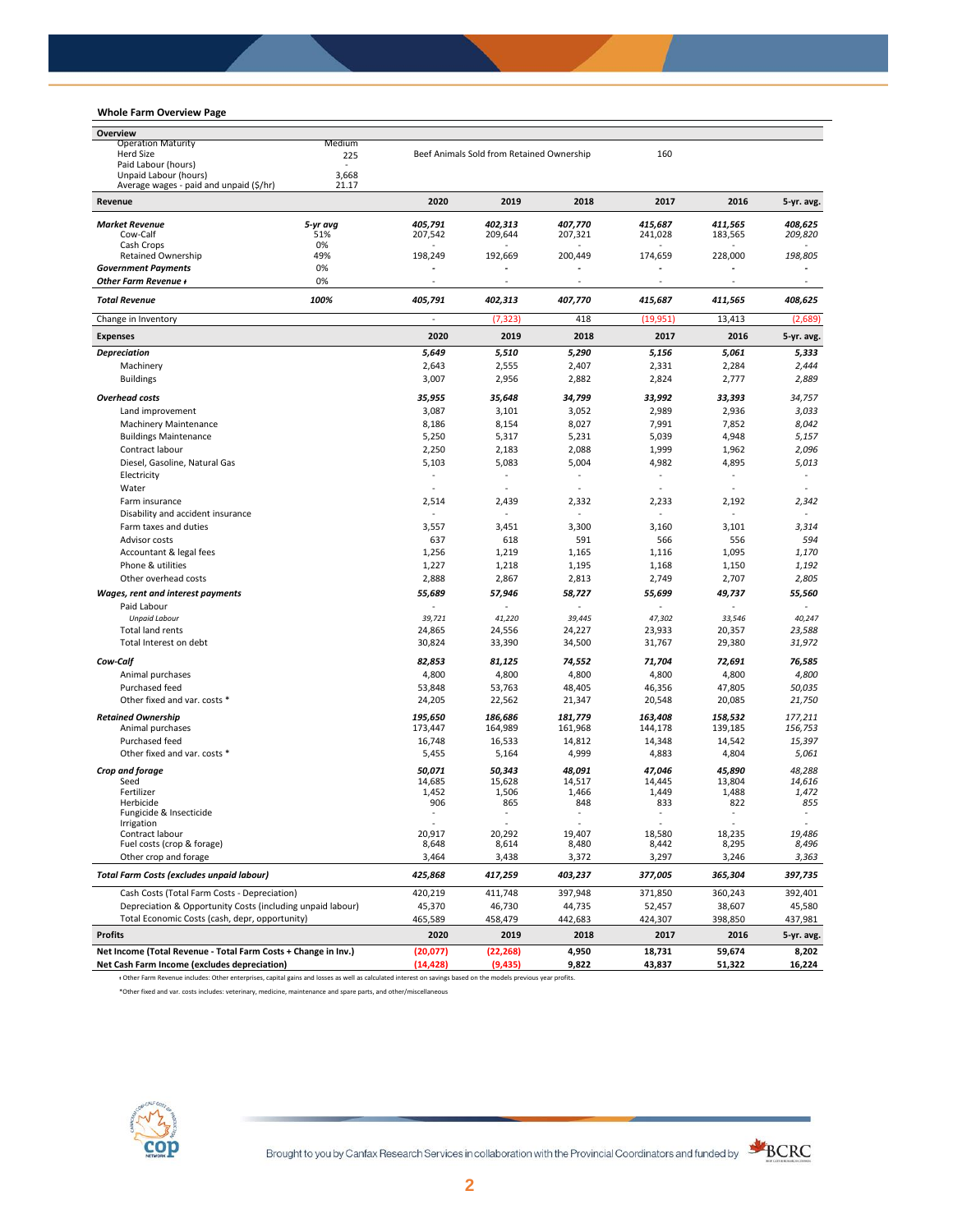| Cow-Calf Enterprise (\$/Cow Wintered)                    | 2020                     | 2019           | 2018           | 2017         | 2016           | 5 yr. avg.     |
|----------------------------------------------------------|--------------------------|----------------|----------------|--------------|----------------|----------------|
| Cows Wintered *                                          | 225                      | 225            | 225            | 225          | 225            | 225            |
| Average male and female calf price (\$/head)             | 1,015                    | 1,014          | 1,001          | 1,129        | 862            | 1,004          |
| <b>REVENUE</b>                                           | ä,                       | L.             | ä,             | ä,           | $\blacksquare$ |                |
| Cow Calf                                                 | 922                      | 932            | 921            | 1,071        | 816            | 933            |
| Cull animals and slaughter receipts                      | 135                      | 144            | 141            | 164          | 143            | 145            |
| Breeding livestock receipts                              | ÷.                       | ä,             | ÷.             | ÷.           | ÷,             | $\sim$         |
| Calf Sales and transfer to retained ownership enterprise | 788                      | 788            | 780            | 908          | 673            | 787            |
| Government payments                                      | $\sim$                   | ÷,             | ÷,             | $\sim$       | ÷,             | $\blacksquare$ |
| Other returns                                            | $\overline{\phantom{a}}$ | ٠              | $\overline{a}$ | $\sim$       | ÷,             | $\sim$         |
| <b>Total Cow-Calf Revenue</b>                            | 922                      | 932            | 921            | 1,071        | 816            | 933            |
| <b>VARIABLE COSTS</b>                                    | ä,                       | L.             | L.             | ä,           | ä,             | ÷.             |
| Animal purchases                                         | 21.3                     | 21.3           | 21.3           | 21.3         | 21.3           | 21             |
| Feed (purchase feed, fertiliser, seed, pesticides)       | 297.7                    | 301.4          | 272.4          | 272.0        | 260.5          | 281            |
| Machinery (maintenance, depreciation, contractor)        | 77.3                     | 78.3           | 72.1           | 83.6         | 58.2           | 74             |
| Fuel, energy, lubricants, water                          | 31.3                     | 32.3           | 30.4           | 36.3         | 25.3           | 31             |
| Vet & medicine                                           | 41.6                     | 36.1           | 32.9           | 31.3         | 30.2           | 34             |
| Other inputs cow calf enterprise                         | 79.7                     | 78.2           | 74.9           | 75.2         | 69.6           | 76             |
| Labour                                                   |                          |                |                |              |                |                |
| Paid Labour                                              | L.                       | ÷,             | ÷,             | ÷            | ÷,             |                |
| Unpaid Labour                                            | 176.5                    | 177.7          | 162.7          | 186.7        | 130.0          | 167            |
| <b>Total Variable Costs</b>                              | 725.3                    | 725.3          | 666.8          | 706.6        | 595.2          | 684            |
| <b>CAPITAL COSTS</b>                                     |                          |                |                |              |                |                |
| Insurance, taxes                                         | 19.3                     | 19.0           | 17.8           | 18.5         | 15.7           | 18             |
| Buildings (maintenance, depreciation)                    | 18.8                     | 19.5           | 18.3           | 21.3         | 14.8           | 19             |
| Land Cost                                                | ä,                       | $\blacksquare$ | ÷,             | ÷.           |                |                |
| <b>Rented Land</b>                                       | 94.8                     | 94.2           | 92.3           | 94.3         | 75.5           | 90             |
| Own Land                                                 | 80.1                     | 77.9           | 74.5           | 74.4         | 66.3           | 75             |
| Capital Costs                                            | ÷,                       | ÷              | ÷,             | $\mathbf{r}$ | ä,             |                |
| Liabilities                                              | 1.9                      | 1.9            | 1.9            | 1.7          | 1.6            | $\overline{2}$ |
| Own capital                                              | 0.0                      | 0.0            | 0.0            | 0.0          | 0.0            | 0              |
| <b>Total Capital Costs</b>                               | 214.9                    | 212.6          | 204.8          | 210.2        | 173.9          | 203            |
| <b>COSTS</b>                                             |                          |                |                |              |                |                |
| Cash Costs                                               | 670.7                    | 669.3          | 622.4          | 641.6        | 563.2          | 633            |
| <b>Depreciation Costs</b>                                | 12.8                     | 13.0           | 11.9           | 14.0         | 9.7            | 12             |
| <b>Opportunity Costs</b>                                 | 256.6                    | 255.7          | 237.2          | 261.2        | 196.3          | 241            |
| <b>Total Production Costs</b>                            | 940.2                    | 937.9          | 871.5          | 916.8        | 769.2          | 887            |
| <b>Profits</b>                                           | 2020                     | 2019           | 2018           | 2017         | 2016           | 5-yr. avg.     |
| Short-term profit (cash costs)                           | 251.7                    | 262.5          | 299.0          | 429.6        | 252.7          | 299            |
| Medium-term profit (cash + depreciation)                 | 238.9                    | 249.5          | 287.0          | 415.6        | 242.9          | 287            |
| Long-term profit (cash + depreciation + opportunity)     | (17.8)                   | (6.2)          | 49.9           | 154.5        | 46.7           | 45             |
|                                                          |                          |                |                |              |                |                |

\*Model Maintains a stable herd size

Costs and revenue are reported for a calendar (e.g. January to December). It reflects revenue and expenses that a producer experiences over that period. Producers who want a cash flow analysis typically use a calendar or agricultural year. This method is often preferred by lenders when getting evaluated for a line of credit or a loan. The model maintains a stable herd, retention rates were adjusted to ensure that

C<mark>ash Costs</mark><br>Cash costs are the outlays over the course of the year, including machine repairs, paid labour, costs of feed production, and purchased feed. CDN COP Network bases cash costs on actual costs of production. Agr market value for some cash costs, including feed.

The cost of producing the feed on-farm and the purchased feed costs as used in that year to reflect the experience and situation of producers. Production inputs, land and any purchased feeds utilized that year are included model. Below are the included costs for feed production:

moder.outwhat was made used to receip would continuour.<br>**Feed:** Calculated as feed cost (purchase feed + fertilizer, seed and pesticides for own feed production) + machinery cost (machinery maintenance + depreciation + con rents paid + opportunity cost own land)

**Land:** separated into owned and rented land, includes both crop and pastureland. Land costs = Rents paid + calculated land rents for own land (opportunity cost).

By using the cost of land, the advantage that mature operations have is clearly shown as their cost structure is lower when l and has been fully paid off.

### **Allocation**

Generic allocation uses percent revenues from each commodity to cover overheads and utilizes accounting data for the overhead costs. This takes the approach that overheads and fixed costs will be covered by something grown commodities grown. It should be recognized that as commodity prices fluctuate and revenues to each enterprise fluctuate, the shifting shares will change the cost structure for each enterprise from year to year.

## **Depreciation**

Depreciation on buildings and machinery is a non-cash cost that reveals the ability of the farm to continue operating if an asset needs replacement. Differences in depreciation costs between AgriProfit\$ and the CDN COP Network primarily comes from the use of specific (AgriP rofit\$) versus generic (CDN COP Network) allocation. Where generic allocation results in machine

#### **Opportunity Costs**

Provincing COSS are the non-cash costs that reveal the opportunity of using different resources. These costs can include Unpaid labour, renting out land, the opportunity of selling or buying feed production, and return to capital.

required.<br>Land: The Opportunity costs of land are the rents for new contracts if the farm rents out owned land. It reflects the future cost of renting land. If the producers' profits of utilizing the land outweigh the prof utilizing owned land for production should be preferred and vice-versa.<br>**Labour:** The opportunity costs of labour are the calculated wage for family labour, either off-farm salary or farm manager salary. It is important to

same type of labour.

**Capita**l: The opportunity cost of capital is the interest rate for long-term government bonds multiplied by the equity without land (values of machines, buildings, livestock, circulating capital, less total loans). If the

#### **Unit Reported**

Often cow-calf COP is expressed as dollars per cow wintered (\$/cow wintered) which adjusts the calf price per head for the number of calves sold per 100 cows. When evaluating overall cost structure to identify areas for<br>im

however..export of the structure with the structure of the break-even cost. allowing them to compare with posted market prices for their calves' average weight category. This break-even price will depend on the percentage weaned that year from the cow herd. The higher percent weaned, the lower per pound the break -even price will be.



Brought to you by Canfax Research Services in collaboration with the Provincial Coordinators and funded by

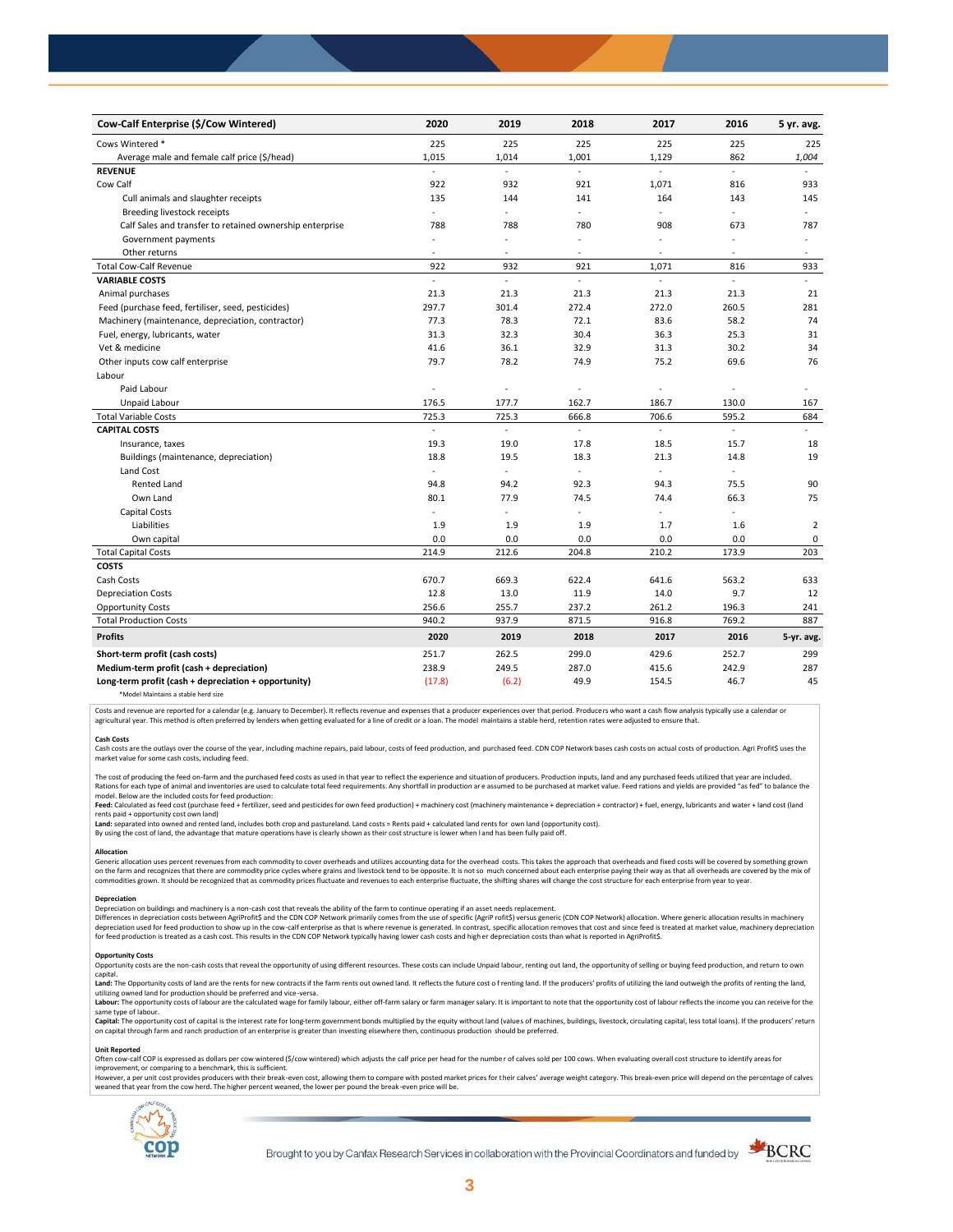| Cow-Calf Enterprise (\$/lb Weaned)                       | 2020                     | 2019           | 2018           | 2017                     | 2016           | 5 yr. avg.               |
|----------------------------------------------------------|--------------------------|----------------|----------------|--------------------------|----------------|--------------------------|
| <b>Pounds Weaned</b>                                     | 84,674                   | 84,674         | 84,674         | 84,674                   | 84,674         | 84,674                   |
| Average male and female weaning weight (lbs)             | 487                      | 487            | 487            | 487                      | 487            |                          |
| Average male and female calf price at weaning (\$/lb)    | 2.08                     | 2.08           | 2.05           | 2.32                     | 1.77           | 2.06                     |
| <b>REVENUE</b>                                           | $\overline{\phantom{a}}$ | ä,             | $\overline{a}$ | ÷.                       | $\overline{a}$ |                          |
| Cow Calf Operation                                       | 2.45                     | 2.48           | 2.45           | 2.85                     | 2.17           | 2.48                     |
| Cull animals and slaughter receipts                      | 0.36                     | 0.38           | 0.37           | 0.43                     | 0.38           | 0.39                     |
| Breeding livestock receipts                              | $\overline{\phantom{a}}$ | $\blacksquare$ | $\blacksquare$ | ä,                       | ÷.             | $\omega$                 |
| Calf Sales and transfer to retained ownership enterprise | 2.09                     | 2.09           | 2.07           | 2.41                     | 1.79           | 2.09                     |
| Government payments                                      |                          | ÷,             | ä,             | ä,                       | ÷,             | $\overline{\phantom{a}}$ |
| Other returns                                            | $\overline{\phantom{a}}$ | ٠              | ٠              | $\overline{\phantom{a}}$ | $\sim$         | $\overline{\phantom{a}}$ |
| <b>Total Cow-Calf Revenue</b>                            | 2.45                     | 2.48           | 2.45           | 2.85                     | 2.17           | 2.48                     |
| <b>VARIABLE COSTS</b>                                    |                          | L.             | L.             | L.                       | L.             |                          |
| Animal purchases                                         | 0.06                     | 0.06           | 0.06           | 0.06                     | 0.06           | 0.06                     |
| Feed (purchase feed, fertiliser, seed, pesticides)       | 0.79                     | 0.80           | 0.72           | 0.72                     | 0.69           | 0.75                     |
| Machinery (maintenance, depreciation, contractor)        | 0.21                     | 0.21           | 0.19           | 0.22                     | 0.15           | 0.20                     |
| Fuel, energy, lubricants, water                          | 0.08                     | 0.09           | 0.08           | 0.10                     | 0.07           | 0.08                     |
| Vet & medicine                                           | 0.11                     | 0.10           | 0.09           | 0.08                     | 0.08           | 0.09                     |
| Other inputs cow calf enterprise                         | 0.21                     | 0.21           | 0.20           | 0.20                     | 0.18           | 0.20                     |
| Labour                                                   |                          |                |                |                          |                |                          |
| Paid Labour                                              | $\sim$                   | ä,             | ä,             | ä,                       | ÷,             |                          |
| Unpaid Labour                                            | 0.47                     | 0.47           | 0.43           | 0.50                     | 0.35           | 0.44                     |
| <b>Total Variable Costs</b>                              | 1.9                      | 1.9            | 1.8            | 1.9                      | 1.6            | 1.8                      |
| <b>CAPITAL COSTS</b>                                     | $\mathcal{L}$            | L.             | ÷.             | L.                       | ÷.             | u.                       |
| Insurance, taxes                                         | 0.05                     | 0.05           | 0.05           | 0.05                     | 0.04           | 0.05                     |
| Buildings (maintenance, depreciation)                    | 0.05                     | 0.05           | 0.05           | 0.06                     | 0.04           | 0.05                     |
| Land Cost                                                |                          |                |                |                          |                |                          |
| <b>Rented Land</b>                                       | 0.25                     | 0.25           | 0.25           | 0.25                     | 0.20           | 0.24                     |
| Owned Land                                               | 0.21                     | 0.21           | 0.20           | 0.20                     | 0.18           | 0.20                     |
| <b>Capital Costs</b>                                     |                          |                |                |                          |                |                          |
| Liabilities                                              | 0.01                     | 0.01           | 0.00           | 0.00                     | 0.00           | 0.00                     |
| Own capital                                              | 0.00                     | 0.00           | 0.00           | 0.00                     | 0.00           | 0.00                     |
| <b>Total Capital Costs</b>                               | 0.6                      | 0.6            | 0.5            | 0.6                      | 0.5            | 0.5                      |
| <b>COSTS</b>                                             |                          |                |                |                          |                |                          |
| Cash Costs                                               | 1.78                     | 1.78           | 1.65           | 1.70                     | 1.50           | 1.68                     |
| <b>Depreciation Costs</b>                                | 0.03                     | 0.03           | 0.03           | 0.04                     | 0.03           | 0.03                     |
| <b>Opportunity Costs</b>                                 | 0.68                     | 0.68           | 0.63           | 0.69                     | 0.52           | 0.64                     |
| <b>Total Production Costs</b>                            | 2.50                     | 2.49           | 2.32           | 2.44                     | 2.04           | 2.36                     |
| <b>Profits</b>                                           | 2020                     | 2019           | 2018           | 2017                     | 2016           | 5-yr. avg.               |
| Short-term profit (cash costs)                           | 0.67                     | 0.70           | 0.79           | 1.14                     | 0.67           | 0.79                     |
| Medium-term profit (cash + depreciation)                 | 0.63                     | 0.66           | 0.76           | 1.10                     | 0.65           | 0.76                     |
| Long-term profit (cash + depreciation + opportunity)     | (0.05)                   | (0.02)         | 0.13           | 0.41                     | 0.12           | 0.12                     |

Costs and revenue are reported for a calendar (e.g. January to December). It reflects revenue and expenses that a producer experiences over that period. Producers who want a cash flow analysis typically use a calendar or<br>a

cash costs are the outlays over the course of the year, including machine repairs, paid labour, costs of feed production, and purchased feed. CDN COP Network bases cash costs on actual costs of production. Agri Profit\$ use market value for some cash costs, including feed.

The cost of producing the feed on-farm and the purchased feed costs as used in that year to reflect the experience and situation of producers. Production inputs, land and any purchased feeds utilized that year are included model. Below are the included costs for feed production:

Feed: Calculated as feed cost (purchase feed + fertilizer, seed and pesticides for own feed production) + machinery cost (machinery maintenance + depreciation + contractor) + fuel, energy, lubricants and water + land cost

Land: separated into owned and rented land, includes both crop and pastureland. Land costs = Rents paid + calculated land rents for own land (opportunity cost).

By using the cost of land, the advantage that mature operations have is clearly shown as their cost structure is lower when l and has been fully paid off. **Allocation**

Generic allocation uses percent revenues from each commodity to cover overheads and utilizes accounting data for the overhead costs. This takes the approach that overheads and fixed costs will be covered by something grown on the farm and recognizes that there are commodity price cycles where grains and livestock tend to be opposite. It is not so much concerned about each enterprise paying their way as that all overheads are covered by the m **Depreciation**

Depreciation on buildings and machinery is a non-cash cost that reveals the ability of the farm to continue operating if an asset needs replacement.

Differences in depreciation costs between AgriProfit\$ and the CDN COP Network primarily comes from the use of specific (AgriP rofit\$) versus generic (CDN COP Network) allocation. Where generic allocation results in machine

## **Opportunity Costs**

Opportunity costs are the non-cash costs that reveal the opportunity of using different resources. These costs can include Unpaid labour, renting out land, the opportunity of selling or buying feed production, and return t Land: The Opportunity costs of land are the rents for new contracts if the farm rents out owned land. It reflects the future cost of renting land. If the producers' profits of utilizing the land outweigh the profits of ren

utilizing owned land for production should be preferred and vice-versa.<br>**Labour:** The opportunity costs of labour are the calculated wage for family labour, either off-farm salary or farm manager salary. It is important to same type of labour.

Capital: The opportunity cost of capital is the interest rate for long-term government bonds multiplied by the equity without land (values of machines, buildings, livestock, circulating capital, less total loans). If the p on capital through farm and ranch production of an enterprise is greater than investing elsewhere then, continuous production should be preferred. **Unit Reported**

Often cow-calf COP is expressed as dollars per cow wintered (\$/cow wintered) which adjusts the calf price per head for the numbe r of calves sold per 100 cows. When evaluating overall cost structure to identify areas for

improvement, or comparing to a benchmark, this is sufficient.<br>However, a per unit cost provides producers with their break-even cost, allowing them to compare with posted market prices for their calves' average weight cate weaned that year from the cow herd. The higher percent weaned, the lower per pound the break -even price will be.



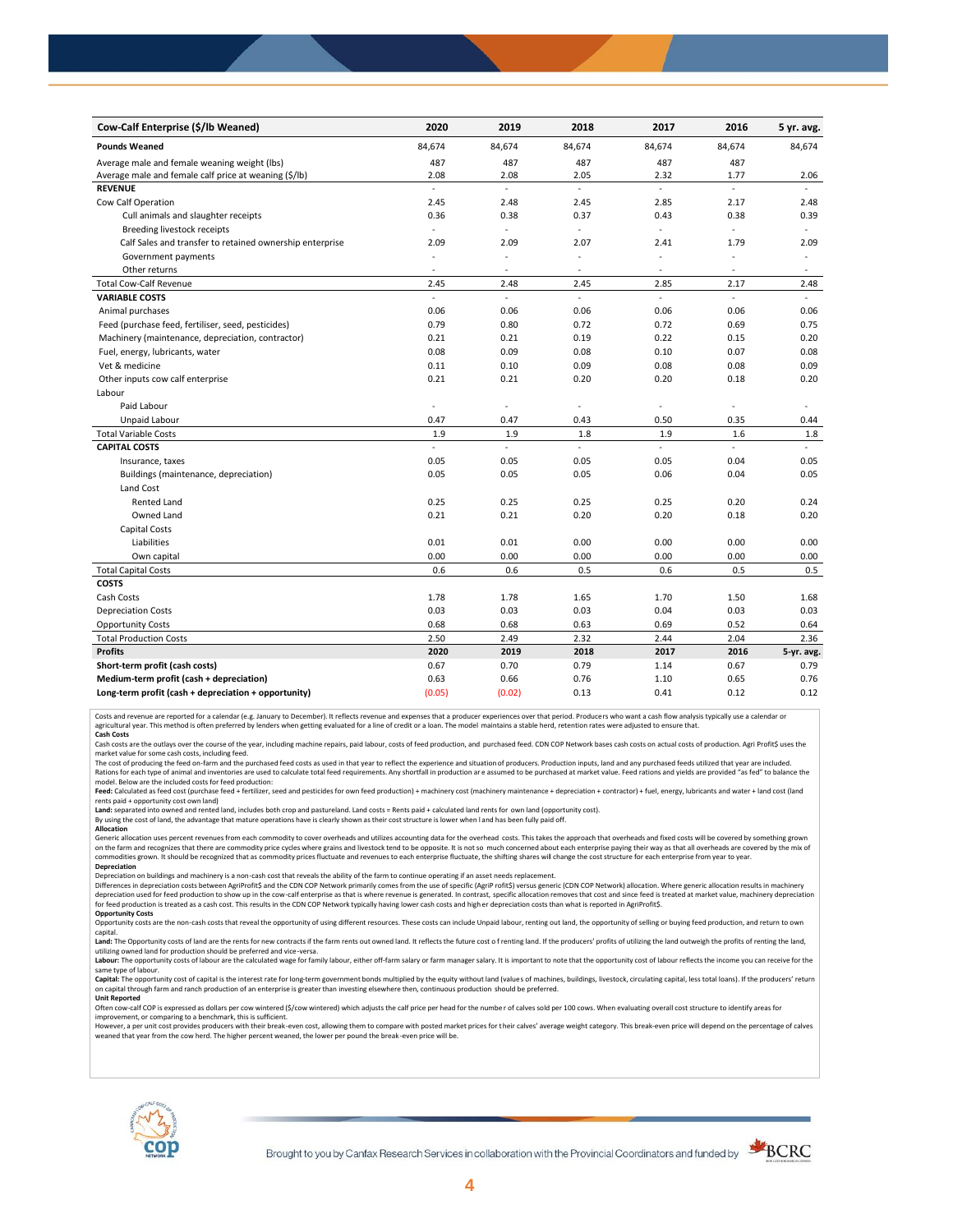| <b>RETAINED OWNERSHIP</b>                                 |                                  | 2020      | 2019      | 2018      | 2017           | 2016     | 5-yr. avg. |
|-----------------------------------------------------------|----------------------------------|-----------|-----------|-----------|----------------|----------|------------|
| No. of beef cattle sold per year                          |                                  | 160       | 160       | 160       | 160            | 160      | 160        |
| Note: breeding stock sales are in the cow-calf enterprise |                                  |           |           |           |                |          |            |
| Placement weight (lbs)                                    | 492                              |           |           |           |                |          |            |
| Sale Weight (lbs)                                         | 611-683                          |           |           |           |                |          |            |
| Days on Feed                                              | 74                               |           |           |           |                |          |            |
| Average Daily Gain (Ibs/day)                              | 2.32                             |           |           |           |                |          |            |
| REVENUE (\$/head Sold)                                    |                                  | 2020      | 2019      | 2018      | 2017           | 2016     | 5-yr. avg. |
| Market Returns from Retained Ownership                    |                                  | 1,300.85  | 1,264.23  | 1,315.28  | 1,146.05       | 1,496.06 | 1,304.50   |
| Other Returns (Government payments, by-products)          |                                  | ÷.        |           |           | $\overline{a}$ |          |            |
| <b>Total Revenue</b>                                      |                                  | 1,300.85  | 1,264.23  | 1,315.28  | 1,146.05       | 1,496.06 | 1,304.50   |
| Costs (\$/head Sold)                                      |                                  | 2020      | 2019      | 2018      | 2017           | 2016     | 5-yr. avg. |
| <b>VARIABLE COSTS</b>                                     |                                  |           |           |           |                |          |            |
| Animal purchases                                          |                                  | 1,138.10  | 1,082.61  | 1,062.78  | 946.05         | 913.29   | 1,028.57   |
| Feed (purchase feed, fertiliser, seed, pesticides)        |                                  | 178.34    | 177.27    | 165.30    | 147.74         | 170.77   | 167.88     |
| Machinery (maintenance, depreciation, contractor)         |                                  | 108.71    | 102.17    | 103.10    | 79.27          | 113.06   | 101.26     |
| Fuel, energy, lubricants, water                           |                                  | 43.97     | 42.17     | 43.54     | 34.44          | 49.16    | 42.66      |
| Vet & medicine                                            |                                  | 6.43      | 5.14      | 4.54      | 4.28           | 4.10     | 4.90       |
| Other inputs                                              |                                  | 47.13     | 45.59     | 45.54     | 40.85          | 46.71    | 45.17      |
| Labour                                                    |                                  |           |           |           |                |          |            |
| Paid Labour                                               |                                  |           |           |           |                |          |            |
| Unpaid Labour                                             |                                  | 248.34    | 231.99    | 232.67    | 176.97         | 252.37   | 228.47     |
| <b>Total Variable Costs</b>                               |                                  | 1,771.02  | 1,686.94  | 1,657.48  | 1,429.60       | 1,549.46 | 1,618.90   |
| <b>CAPITAL COSTS</b>                                      |                                  |           |           |           |                |          |            |
| Insurance, taxes                                          |                                  | 12.79     | 11.98     | 11.96     | 9.35           | 12.78    | 11.77      |
| Buildings (maintenance, depreciation)                     |                                  | 26.40     | 25.47     | 26.20     | 20.17          | 28.80    | 25.41      |
| <b>Land Cost</b>                                          |                                  |           |           |           |                |          |            |
| Rented Land                                               |                                  | 9.41      | 8.95      | 9.26      | 7.27           | 8.98     | 8.77       |
| Owned Land                                                |                                  | 6.39      | 5.94      | 6.00      | 4.60           | 6.34     | 5.85       |
| <b>Capital Costs</b>                                      |                                  |           |           |           |                |          |            |
| Liabilities                                               |                                  | 1.03      | 1.03      | 1.04      | 0.84           | 1.00     | 0.99       |
| Own capital                                               |                                  |           |           |           |                |          |            |
| <b>Total Capital Costs</b>                                |                                  | 56.02     | 53.38     | 54.45     | 42.24          | 57.89    | 52.80      |
|                                                           |                                  |           |           |           |                |          |            |
| <b>TOTAL COSTS</b>                                        |                                  |           |           |           |                |          |            |
| Cash Costs                                                |                                  | 1,554.25  | 1,485.42  | 1,456.18  | 1,277.04       | 1,329.78 | 1,420.53   |
| <b>Depreciation Costs</b>                                 |                                  | 18.07     | 16.97     | 17.08     | 13.23          | 18.86    | 16.84      |
| <b>Opportunity Costs</b>                                  |                                  | 254.73    | 237.93    | 238.67    | 181.57         | 258.71   | 234.32     |
| Total Production Costs (excludes own capital)             |                                  | 1,827.04  | 1,740.32  | 1,711.93  | 1,471.83       | 1,607.35 | 1,671.70   |
| <b>Profits</b>                                            |                                  | 2020      | 2019      | 2018      | 2017           | 2016     | 5-yr. avg. |
| Margin over operating costs                               |                                  | 1.37      | 1.54      | 2.14      | 1.70           | 4.95     | 2.34       |
| Short-term profit (cash costs)                            |                                  | (253.40)  | (221.19)  | (140.90)  | (130.98)       | 166.28   | (116.04)   |
| Medium-term profit (cash + depreciation)                  |                                  | (271.47)  | (238.15)  | (157.98)  | (144.21)       | 147.42   | (132.88)   |
| Long-term profit (cash + depreciation + opportunity)      |                                  | (526.20)  | (476.08)  | (396.65)  | (325.78)       | (111.29) | (367.20)   |
| Net Income (\$/head sold)                                 |                                  | 2020      | 2019      | 2018      | 2017           | 2016     | 5-yr. avg. |
| Net Income                                                |                                  | (369.00)  | (385.47)  | (260.71)  | (351.00)       | 135.62   | (246.11)   |
| Net Cash Farm Income                                      |                                  | (350.93)  | (320.45)  | (246.37)  | (206.87)       | 66.47    | (211.63)   |
|                                                           |                                  |           |           |           |                |          |            |
| Labour                                                    |                                  |           |           |           |                |          |            |
| Paid Labour<br>Unpaid Labour                              | hours per year<br>hours per year | 1,788     | 1,722     | 1,806     | 1,434          | 2,084    | 1,767      |
| Return to labour input                                    | \$/hour                          | (24)      | (22)      | (14)      | (16)           | 10       | (13)       |
| Average wages (paid and calculated)                       | \$/hour                          | 21        | 21        | 20        | 19             | 18       | 20         |
| Net Income (annual total)                                 |                                  | 2020      | 2019      | 2018      | 2017           | 2016     | 5-yr. avg. |
| Net Income                                                | \$ per year                      | (56, 235) | (58, 745) | (39, 732) | (53, 493)      | 20,668   | (37, 507)  |
|                                                           |                                  |           |           |           |                |          |            |



NOTE: Feed costs are based on cost of production if homegrown.



Brought to you by Canfax Research Services in collaboration with the Provincial Coordinators and funded by **SCRC** 



**avg.**